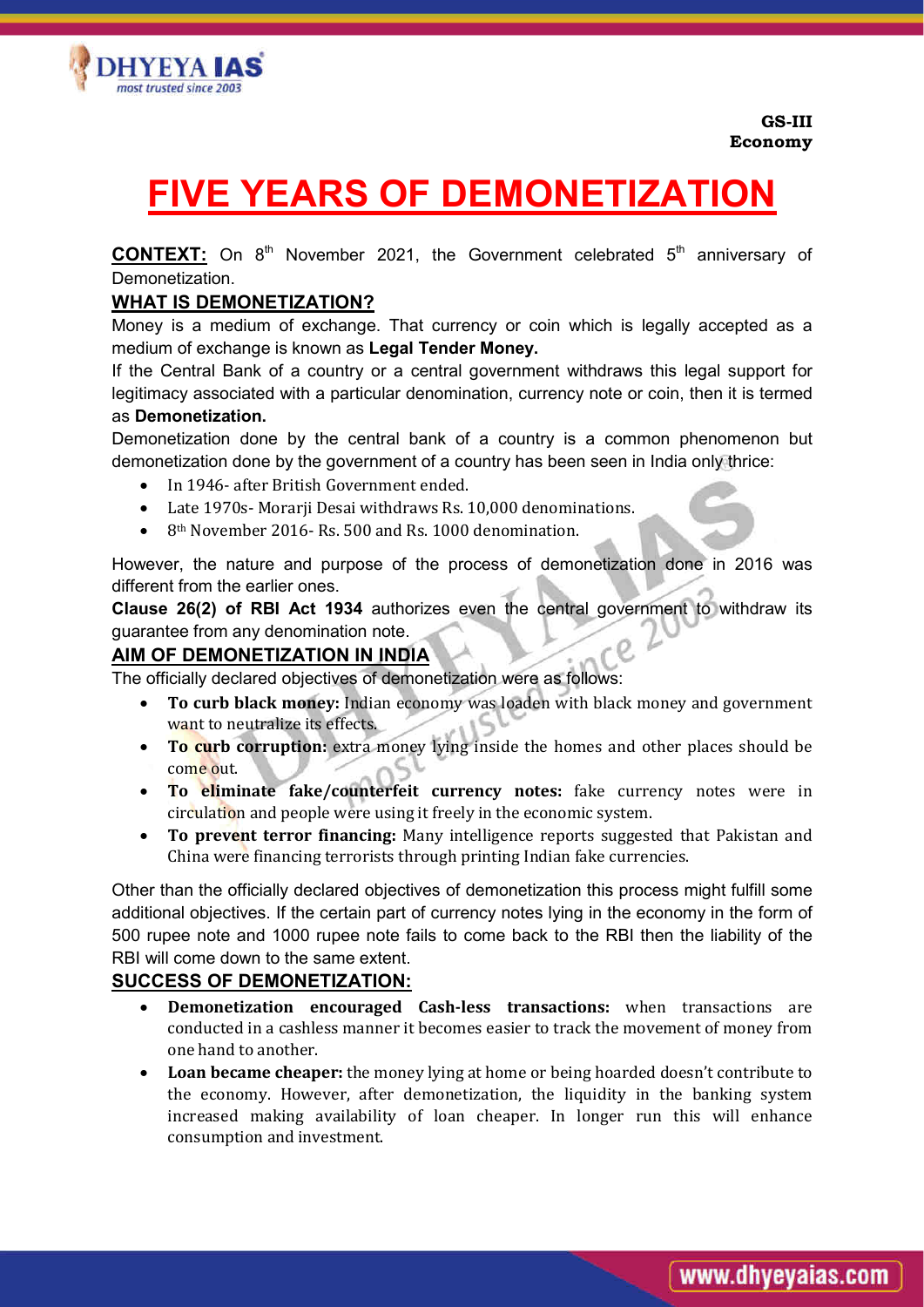

- Increased tax collection: in the financial year 2017, The tax receipt of the government increased by 18%. Central Excise went up by 33.9%, Service Tax collection increased by 20.2%.
- Increased tax base: a sharp jump in filing of IT returns was witnessed. Advanced personal income tax collection increased by 41.7%
- Tackling black money: 1.8 million bank accounts were identified in which the cash deposit was not in line with the income shown by them in previous years. Thousands of shell corporations were identified which were used to launder black money.
- Tackling organized crimes: crimes like terrorism, sex trafficking, drug trafficking has shown sharp decline after demonetization due to cash crunch.

#### FAILURES OF DEMONETIZATION

- In India, more than 86% of the total employment is in unorganized sector and MSMEs. It is mainly cash driven sector. Sudden outflow of cash from the economy adversely affected this sector.
- Demonetization not only affected the production in the organized sector but also affected the employment.
- It had immediate impact over the GDP of the country. Demonetization caused a reduction of 1.5% in the Indian GDP.
- It had also resulted in sudden increase in **burden over the banking system.**
- A large section of the society is still not connected with the banking system which made difficult for them to deposit the old currency.
- The RBI failed to ensure availability of sufficient cash in the rural and interior part leading to extreme decline in liquidity.
- The cash in circulation is now higher than it was five years ago. We now have about ₹28.5 trillion in cash floating around, compared to about ₹18 trillion at that time.
- Introduction of the currency note with denomination of 2000 will encourage its hoarding in future. Hence even it should be demonetized as soon as possible.
- Objective of black money and fake currencies was not fulfilled as expected. Out of 15.41 lakh crore rupees, 15.31 lakh crore rupees came back to the RBI.
- Number of casualties due to long queue and stampede cannot be counted in terms of monetary value.

### ROLE OF AGENCIES DURING DEMONETIZATION

When the decision of such magnitude is taken, the government agencies should be well prepared beforehand. In this case, the responsibility was of RBI and Income Tax Department.

RBI had not made proper arrangements of such massive decision. There was a cash crunch in the economy. Currency notes of smaller denominations were not even available and the 2000 note was not easily breakable. Most of the ATMs were running out of cash. Bank employees were working day and night only because of sudden decision and lack of arrangements.

When people were depositing their extra lying cash in bank accounts, many account numbers have gone up but we didn't see any action or inquiry taken against them. Banks were keeping every record of the transactions but the Income Tax Department didn't take responsibility to initiate the inquiry against the holders.

### COMBINED IMPACT OF DEMONETIZATION, GST AND COVID PANDEMIC